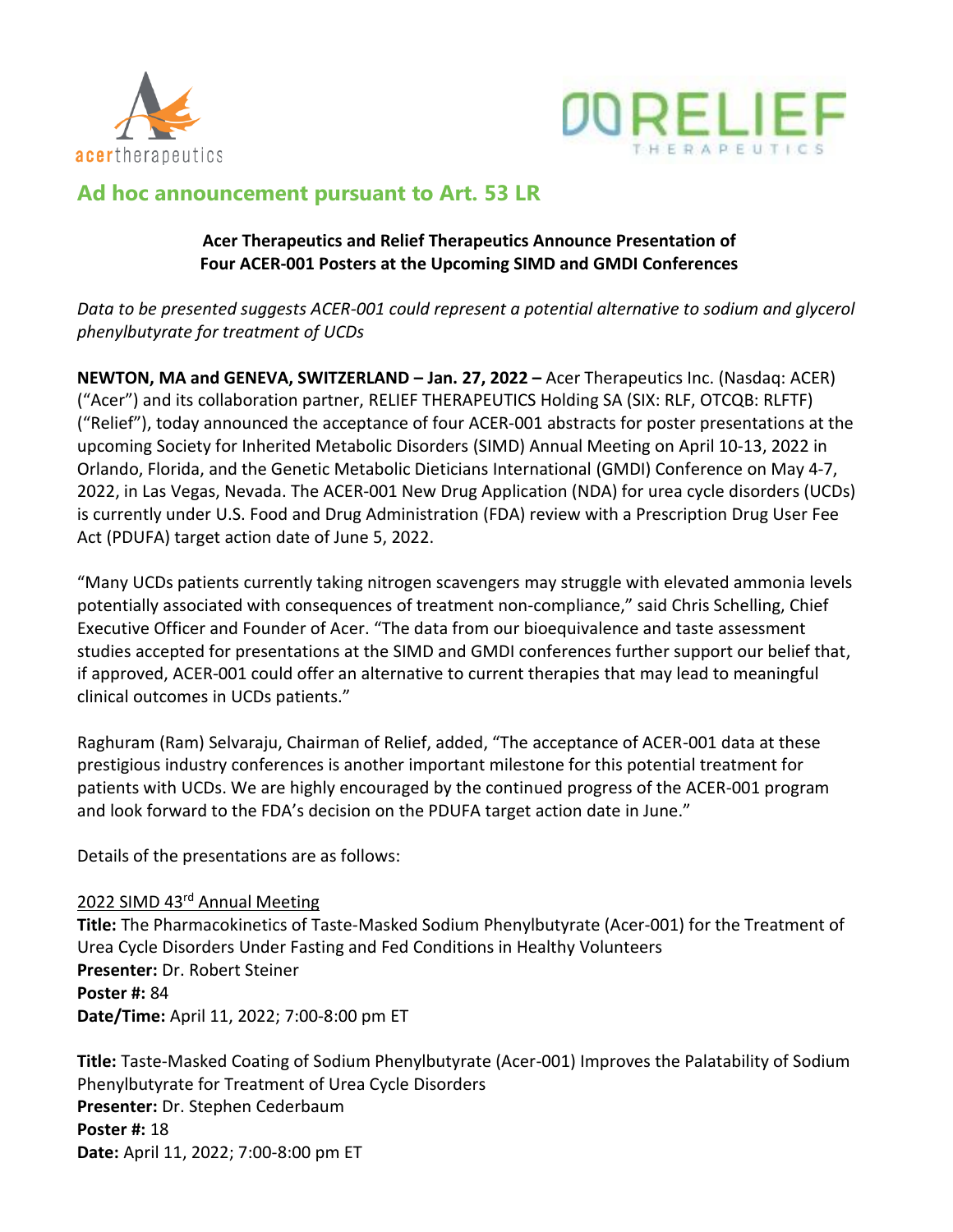Additionally, Acer is sponsoring a lunchtime symposium at SIMD on April 12<sup>th</sup> at 12:45 pm ET. The symposium, entitled: "Addressing Unmet Needs in Screening, Diagnosis, Therapeutics and Advocacy for Urea Cycle Disorders (UCDs)," will be hosted by Robert D Steiner, MD, FAAP, FACMG; Professor (Clinical) University of Wisconsin; Editor in Chief of *Genetics in Medicine*; Wisconsin Newborn Screening Program Medical Consultant; and Chief Medical Officer of PreventionGenetics.

### 2022 GMDI Conference

**Title:** ACER-001: a Potential Alternative to Sodium and Glycerol Phenylbutyrate for Treatment of Urea Cycle Disorders **Presenter:** Dr. Robert Steiner **Poster #:** 26 **Date:** May 5, 2022; 5:30-7:00 pm PT

**Title:** Taste-masked Coating of Sodium Phenylbutyrate (ACER-001) Improves the Palatability of Sodium Phenylbutyrate for Treatment of Urea Cycle Disorders **Presenter:** Dr. Stephen Cederbaum **Poster #:** 10 **Date/Time:** May 5, 2022; 5:30-7:00 pm PT

Additionally, Acer is sponsoring a breakfast symposium at GMDI on May 5<sup>th</sup> at 7:00 am PT. The symposium, entitled: "Energy and Protein Needs in UCD Patients: What We Know and What We Need to Know to Move Towards Personalized Care," will be hosted by Deborah Geary Hook, MPH, RDN, FAND, PhDc. PhD Candidate, University of California, Davis.

Parties interested in the ACER-001 program for UCDs may sign up for updates at: <https://www.acertx.com/rare-disease-research/acer-001-for-urea-cycle-disorders-ucds/>

## **About UCDs**

UCDs are a group of disorders caused by genetic mutations that result in a deficiency in one of the six enzymes that catalyze the urea cycle, which can lead to an excess accumulation of ammonia in the bloodstream, a condition known as hyperammonemia. Acute hyperammonemia can cause lethargy, somnolence, coma, and multi-organ failure, while chronic hyperammonemia can lead to headaches, confusion, lethargy, failure to thrive, behavioral changes, and learning and cognitive deficits. Common symptoms of both acute and chronic hyperammonemia also include seizures and psychiatric symptoms.<sup>1,2</sup> The current treatment of patients with UCDs consists of dietary management to limit ammonia production in conjunction with medications that provide alternative pathways for the removal of ammonia from the bloodstream. Some patients may also require individual branched-chain amino acid supplementation.

Current medical treatments for patients with UCDs include nitrogen scavengers, RAVICTI® and BUPHENYL<sup>®</sup>, in which the active pharmaceutical ingredients are glycerol phenylbutyrate and sodium phenylbutyrate, respectively. According to a 2016 study by Shchelochkov et al., published in *Molecular*  Genetics and Metabolism Reports<sup>3</sup>, while nitrogen scavenging medications have been shown to be effective in helping to manage ammonia levels in some patients with UCDs, non-compliance with treatment is common. Reasons referenced for non-compliance associated with some available medications include aversive taste and odor<sup>4</sup>, frequency with which medication must be taken, required number of pills, and the high cost of the medication.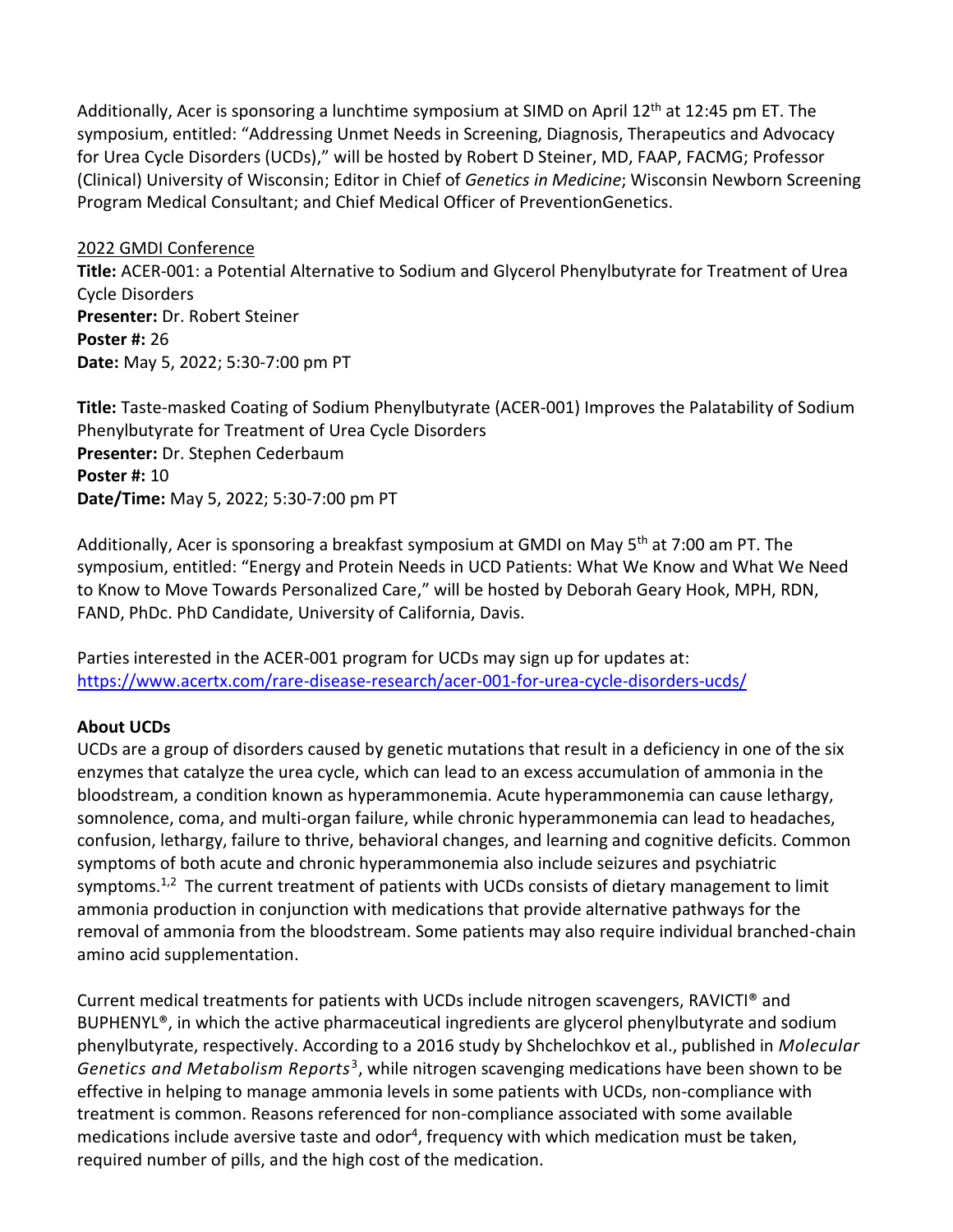### **About ACER-001**

ACER-001 (sodium phenylbutyrate) is being developed for the treatment of various inborn errors of metabolism, including UCDs and MSUD. ACER-001 is a nitrogen-binding agent in development for use as adjunctive therapy in the chronic management of patients with UCDs involving deficiencies of carbamylphosphate synthetase (CPS), ornithine transcarbamylase (OTC), or argininosuccinic acid synthetase (AS). ACER-001's multi-particulate dosage formulation for oral administration is designed to minimize the aversive taste and  $odor<sup>4</sup>$  of sodium phenylbutyrate while quickly dissolving in the stomach. The ACER-001 NDA for UCDs is currently under FDA review with a PDUFA target action date of June 5, 2022. ACER-001 is also being developed for MSUD and has been granted orphan drug designation by the FDA for this indication. ACER-001 is an investigational product candidate which has not been approved by FDA, the European Medicines Agency (EMA), or any other regulatory authority.

## **About Acer Therapeutics Inc.**

Acer is a pharmaceutical company focused on the acquisition, development and commercialization of therapies for serious rare and life-threatening diseases with significant unmet medical needs. Acer's pipeline includes four programs: ACER-001 (sodium phenylbutyrate) for treatment of various inborn errors of metabolism, including urea cycle disorders (UCDs) and Maple Syrup Urine Disease (MSUD); ACER-801 (osanetant) for treatment of induced Vasomotor Symptoms (iVMS); EDSIVO™ (celiprolol) for treatment of vascular Ehlers-Danlos syndrome (vEDS) in patients with a confirmed type III collagen (COL3A1) mutation; and ACER-2820 (emetine), a host-directed therapy against a variety of infectious diseases, including COVID-19. Each of Acer's product candidates is believed to present a comparatively de-risked profile, having one or more of a favorable safety profile, clinical proof-of-concept data, mechanistic differentiation and/or accelerated paths for development through specific programs and procedures established by the FDA. In March 2021, Acer entered into a Collaboration and License Agreement with Relief for development and commercialization of ACER-001. For more information, visit [www.acertx.com.](http://www.acertx.com/)

## **About RELIEF THERAPEUTICS Holding SA**

Relief focuses primarily on clinical-stage programs based on molecules with a history of clinical testing and use in human patients or a strong scientific rationale. Relief's lead drug candidate, RLF-100™ (aviptadil), a synthetic form of Vasoactive Intestinal Peptide (VIP), is in late-stage clinical testing in the U.S. for the treatment of respiratory deficiency due to COVID-19 through Relief's collaboration partner in the U.S., NeuroRx, Inc. As part of its pipeline diversification strategy, in March 2021, Relief entered into a Collaboration and License Agreement with Acer Therapeutics for the worldwide development and commercialization of ACER-001. ACER-001 is a taste-masked and immediate release proprietary powder formulation of sodium phenylbutyrate (NaPB) for the treatment of Urea Cycle Disorders and Maple Syrup Urine Disease. Finally, Relief's recently completed acquisitions of APR Applied Pharma Research SA and AdVita Lifescience GmbH, bring to Relief a diverse pipeline of marketed and development-stage programs.

RELIEF THERAPEUTICS Holding SA is listed on the SIX Swiss Exchange under the symbol RLF and quoted in the U.S. on OTCQB under the symbols RLFTF and RLFTY. For more information, visit [www.relieftherapeutics.com.](www.relieftherapeutics.com)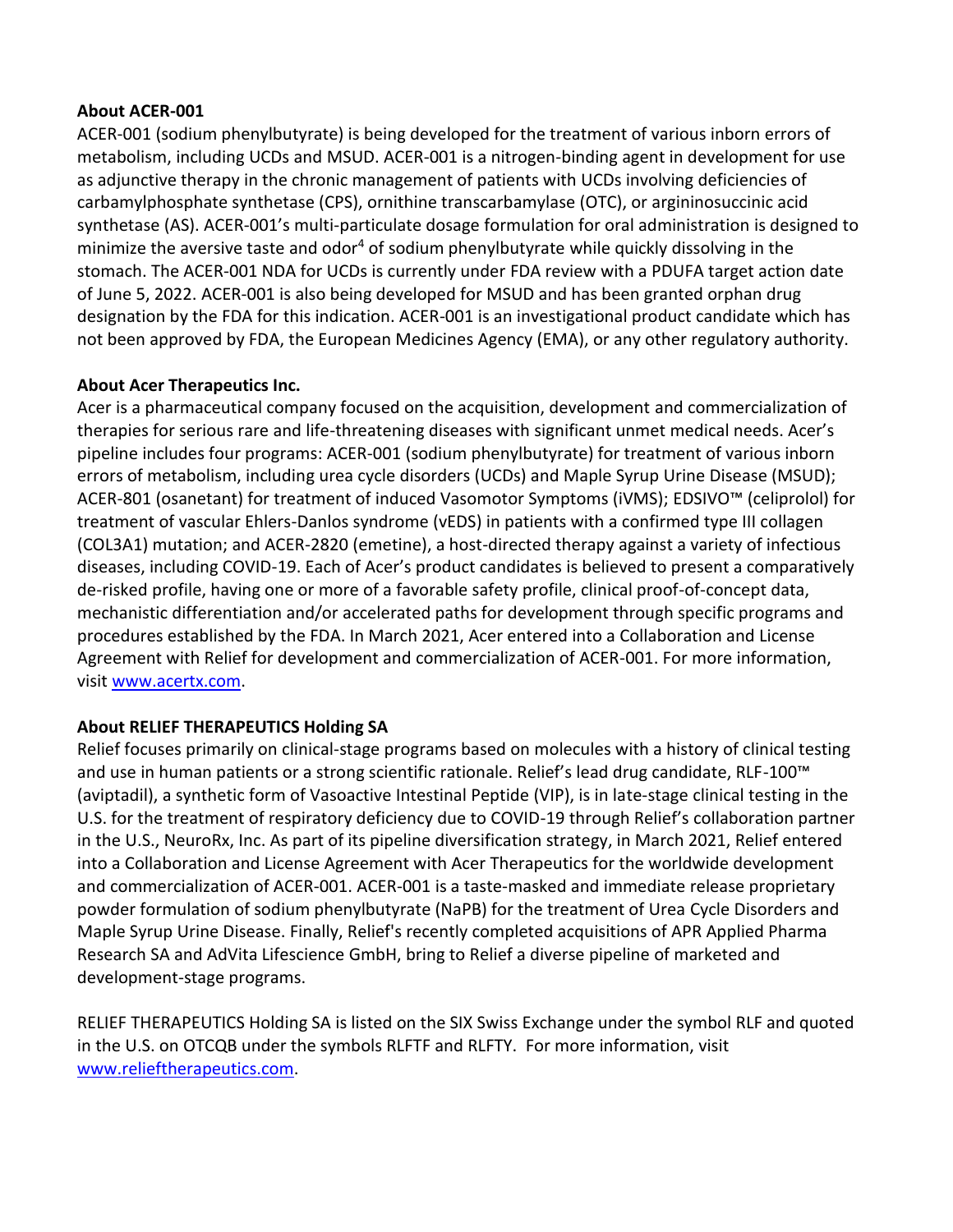### **References**

- 1. Ah Mew N, et al. Urea cycle disorders overview. Gene Reviews. Seattle, Washington: University of Washington, Seattle; 1993.
- 2. Häberle J, et al. Suggested guidelines for the diagnosis and management of urea cycle disorders. Orphanet Journal of Rare Diseases. 2012;7(32).
- 3. Shchelochkov OA, et al. Barriers to drug adherence in the treatment of urea cycle disorders: Assessment of patient, caregiver and provider perspectives. *Mol Genet Metab.* 2016;8:43-47.
- 4. Peña-Quintana L, et al. Profile of sodium phenylbutyrate granules for the treatment of ureacycle disorders: patient perspectives. Patient Prefer Adherence. 2017 Sep 6;11:1489-1496.

### **Acer Forward-Looking Statements**

This press release contains "forward-looking statements" that involve substantial risks and uncertainties for purposes of the safe harbor provided by the Private Securities Litigation Reform Act of 1995. All statements, other than statements of historical facts, included in this press release regarding strategy, future operations, timelines, future financial position, future revenues, projected expenses, regulatory submissions, actions or approvals, cash position, liquidity, prospects, plans and objectives of management are forward-looking statements. Examples of such statements include, but are not limited to, statements relating to the potential for our product candidates to safely and effectively treat diseases and to be approved for marketing; the commercial or market opportunity of any of our product candidates in any target indication and any territory; our ability to secure the additional capital necessary to fund our various product candidate development programs; the adequacy of our capital to support our future operations and our ability to successfully fund, initiate and complete clinical trials and regulatory submissions; the ability to protect our intellectual property rights; our strategy and business focus; and the development, expected timeline and commercial potential of any of our product candidates. We may not actually achieve the plans, carry out the intentions or meet the expectations or projections disclosed in the forward-looking statements and you should not place undue reliance on these forward-looking statements. Such statements are based on management's current expectations and involve risks and uncertainties. Actual results and performance could differ materially from those projected in the forward-looking statements as a result of many factors, including, without limitation, risks and uncertainties associated with the ability to project future cash utilization and reserves needed for contingent future liabilities and business operations, the availability of sufficient resources to fund our various product candidate development programs and to meet our business objectives and operational requirements, the fact that the results of earlier studies and trials may not be predictive of future clinical trial results, the protection and market exclusivity provided by our intellectual property, risks related to the drug development and the regulatory approval process, including the timing and requirements of regulatory actions, and the impact of competitive products and technological changes. We disclaim any intent or obligation to update these forward-looking statements to reflect events or circumstances that exist after the date on which they were made. You should review additional disclosures we make in our filings with the Securities and Exchange Commission, including our Quarterly Reports on Form 10-Q and 10-Q/A, and our Annual Report on Form 10-K. You may access these documents for no charge at [http://www.sec.gov.](http://www.sec.gov/)

## **Relief Forward-Looking Statements**

This communication expressly or implicitly contains certain forward-looking statements concerning RELIEF THERAPEUTICS Holding SA and its businesses. Such statements involve certain known and unknown risks, uncertainties and other factors, including (i) whether the FDA will approve Acer's NDA for ACER-001, (ii) whether RELIEF THERAPEUTICS Holding SA will be able to submit an application for approval of ACER-001 in Europe in Q2/Q3 2022 (or at all), (iii) whether any such application submitted